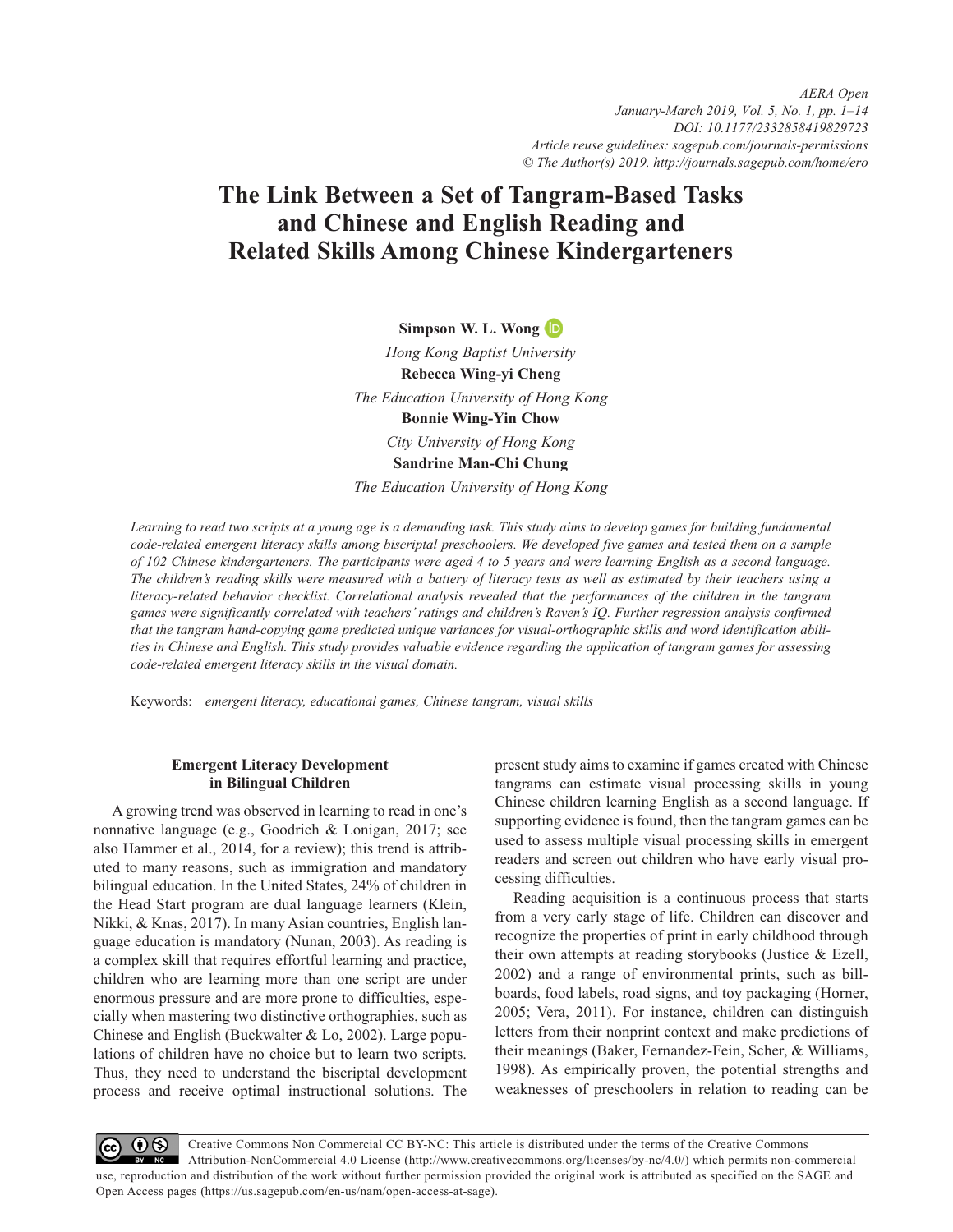observed at a very young age. Emergent literacy consists of the skills, knowledge, and attitudes that are developmental precursors to reading and writing (Sulzby & Teale, 1991; Whitehurst & Lonigan, 1998). The two-domain emergent literacy model (Whitehurst & Lonigan, 1998) suggests that a range of emergent literacy skills can be categorized as code-related or oral language precursors to reading in monolingual English readers. The continuity of the two precursors of reading remains stable across time (Storch & Whitehurst, 2002). The model predicts learning to read in a reader's first language (L1), but the contribution of emergent literacy skills to subsequent reading development in a second language (L2) is less understood. An L2 emergent literacy model was proposed to study emergent literacy in second-language readers (L. L. S. Chan & Sylva, 2015). One unique feature of this L2 emergent literacy model is the consideration of transfer from L1 to L2. L1 emergent literacy skills can be utilized in learning L2 depending on the typological distance between L1 and L2. Chinese children who learn English as a second language experience difficulty in applying their L1 knowledge to learn English due to a large typological distance between Chinese and English. For example, Chinese learners who first learn Chinese characters mapped on syllables have problems identifying subsyllabic units (e.g., phonemes) in English words. Indeed, Chinese is a complex orthography, which consists of many distinctive visual patterns. The morphosyllabic nature of the Chinese language demands sophisticated visual skills for language learning. Learning to read English as a L2 demands additional visual skills. As shown in previous studies, visual skills are code-related skills that help emergent readers make sense of print. These skills require explicit training through various home-learning activities (e.g., Foy & Mann, 2003; Sylva, Melhuish, Sammons, Siraj-Blatchford, & Taggart, 2011). Given the minimal cross-linguistic transfer between Chinese and English, activities that can promote code-related emergent literacy skills in both languages are needed to minimize learning effort. A tool with dual functions is ideal for promoting code-related literacy skills among bilingual learners. Having such a feature is particularly important in a society wherein environmental prints or books in foreign language are scarce. The insufficient print input hinders children's emergent literacy development. Inspired by the common underlying proficiency model (Cummins, 1979), we aimed to identify language-independent knowledge that transcends the distinct surface features of each language. Once the young readers acquire knowledge about literacy in general, they can identify the specific nature of L1 and L2 writing systems. The multiple visualrelated properties of Chinese tangrams inspired us to create a set of tangram games that may be related to reading and related skills in Chinese and English. This study seeks to test this idea.

# **Common Practice Promoting Emergent Literacy Skills**

As noted in the home literacy model (Sénéchal, 2006; Sénéchal & LeFevre, 2002), informal (e.g., storybook reading) and formal literacy (e.g., parents tutoring their children) activities carried out by parents are significantly correlated with the development of children's early language and literacy skills. A large-scale research project indicated that parenting practices appear to be the strongest predictors of early literacy skills (NICHD Early Child Care Research Network, 2003). Children who experience predictable and enjoyable interactions with their mother exhibit solid language skills during preschool years (Landry, Smith, Swank, & Miller-Loncar, 2000). Books and toys (e.g., puzzles) are recommended for promoting children's curiosity and independent exploration provided that the learning materials within homes are cognitively stimulating (Gottfried, 1990; Wachs & Gruen, 1982).

In Levin and Aram's (2012) intervention study, mothers of kindergarteners were provided with educational games relevant to fine motor skills, such as mazes and coloring shapes; they were also taught to guide children in painting, including following lines, cutting, and gluing. These visuomotor skills were correlated, to some extent, with school readiness as indicated by the children's ability to name colors and their personal information, such as their first name (Johnson, Gallagher, Cook, & Wong, 1995). The father's role in promoting the literacy development of children is also observed in various empirical studies (Ortiz, 2000; Stile & Ortiz, 1999; see Saracho, 2007, for a review). Most fathers read with their children for recreational purposes. For example, a father reads brochures on airplane with his son who likes airplanes. Fathers are likely to read words printed on board games, video boxes, comic strips, restaurant menus, or other environmental prints with their children. Given that fathers' motivation to read with their children is recreationally oriented, games that are related to code-related emergent literacy skills are a useful tool for fathers to engage their children in reading. Built on the assumption that stimulating toys can promote cognitive development, we further examined whether tangram games can promote reading and related skills.

# **Development of Visual and Visuo-Orthographic Skills in English and Chinese Reading Development**

A key early milestone in reading development is the attainment of the ability to distinguish print from picture and the identification of one orthography from another (Adi-Japha & Freeman, 2001). Later reading development requires more complex visual skills. As suggested in Ehri's (1991) theory of reading development, visual coding strategies are commonly employed by young readers. For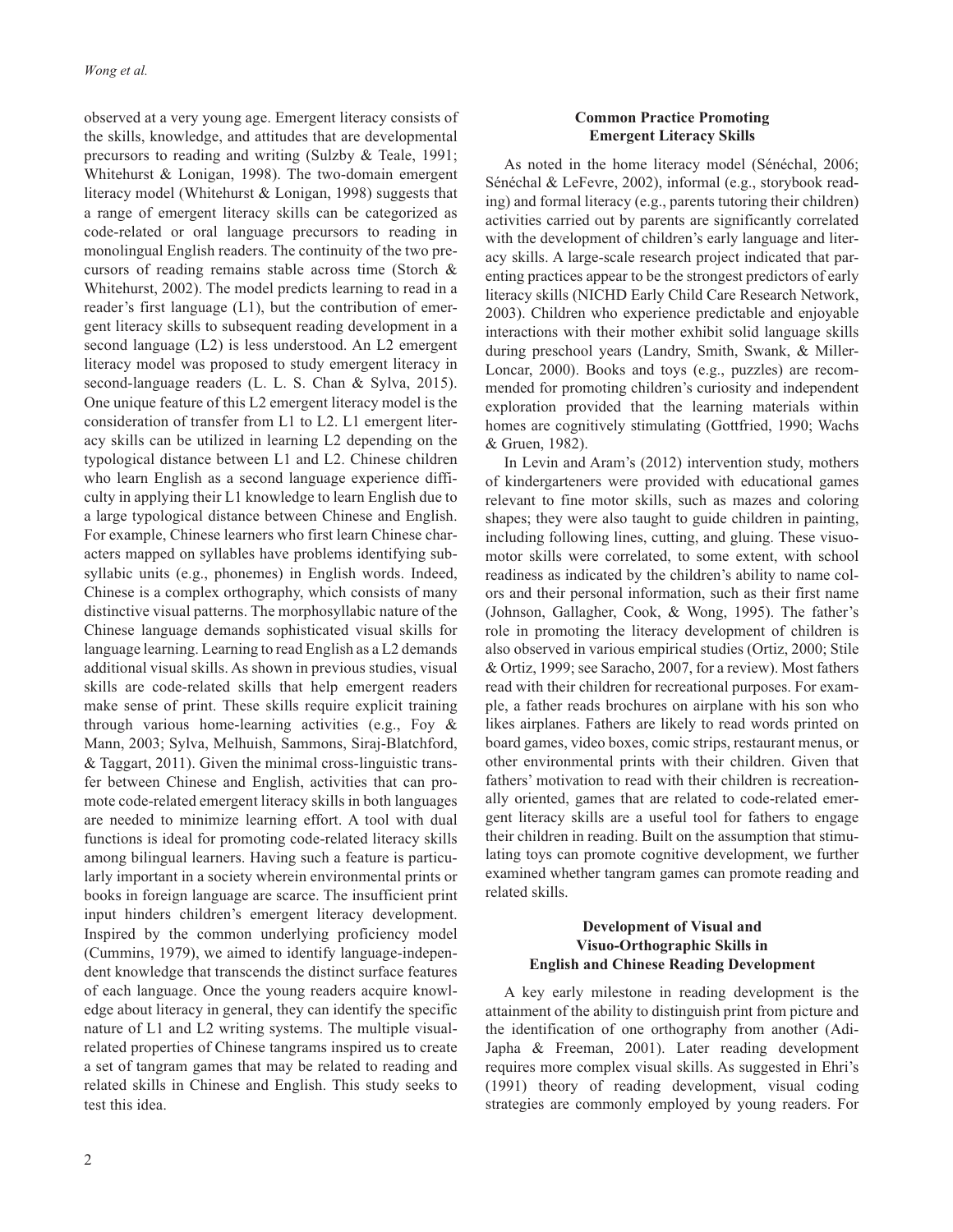example, in a study with English-speaking children, Hitch, Halliday, Schaafstal, and Schraagen (1988) showed that compared with older children (aged 10 years), younger children (aged 5 years) were more susceptible to distractions from visually confusing stimuli. In the next phase of word acquisition, young learners further advance their knowledge of the function of visual codes to different representational levels: from letter, to letter combinations, to whole words (Berninger, Yates, & Lester, 1991; Geva & Siegel, 2000; Pammer, Lavis, Hansen, & Cornelissen, 2004). In addition, more advanced skills, such as the detection of legal and illegal letter string combinations, have a positive effect on reading development (Cassar & Treiman, 1997). This orthographic knowledge enables sublexical units to be chunked and perceived as a whole unit (Anderson, Li, Ku, Shu, & Wu, 2003). Several studies have shown that orthographic knowledge contributes a unique variance to reading ability over and above the contribution of phonological skill (e.g., Barker, Torgesen, & Wagner, 1992; Cunningham & Stanovich, 1993; Stanovich & West, 1989). Given the strong predicting power of visual-orthographic skills in word reading, we plan to test if tangram games will be closely linked to visual-orthographic skills in both Chinese and English in young Chinese learners of English.

## **Contributions of Writing to Chinese and English Reading Acquisition**

The underlying mechanism in learning Chinese is conceptualized as a type of visual processing of character configuration and discovery of orthographic structure (Luo, Chen, Deacon, Zhang, & Yin, 2013). Age differences with regard to visual skills are also indicated within Chinese studies (Ho & Bryant, 1997; Li, Shu, McBride-Chang, Liu, & Peng, 2012). Orthographic awareness has been shown to be a more powerful predictor than phonological awareness in the prediction of Chinese reading achievement (Chung, Ho, Chan, Tsang, & Lee, 2010; Siok & Fletcher, 2001).

Across Chinese societies, repetitive copying of Chinese characters is considered the most dominant approach that fosters the literacy development of children (e.g., Wu, Li & Anderson, 1999). Children learn by copying characters multiple times until they can recite them. The memories of each character's stroke sequences are formed and consolidated through repeated copying. Recently, empirical studies have shown that writing acquisition has a strong link with Chinese reading development (D. W. Chan, Ho, Tsang, Lee, & Chung, 2006; Tan, Spinks, Eden, Perfetti, & Siok, 2005; Wu et al., 1999). One explanation for the close connection between reading and writing is that writing facilitates the coupling of visual and motor systems. When a child writes, the temporal sequences of motor movements are stored as motor memories. These motor memories help establish the spatial configuration of visual codes and later become wired with visual perceptual representations (Cao et al., 2013). The association between copying and reading remains robust even when phonological processing skills are statistically controlled (Tan et al., 2005). As shown in McBride-Chang, Chung and Tong's (2011) study on third and fourth graders, copying tasks (copying unfamiliar print in Vietnamese, Korean, and Hebrew) uniquely explained a 6% variance in word reading when age, Raven's IQ, rapid automatized naming, morphological awareness, and orthographic skill were statistically controlled. Similar findings are noted in the recall of pseudo-characters in Japanese (Naka, 1998) and semantic processing in Chinese (Guan, Liu, Chan, Ye, & Perfetti, 2011). A functional magnetic resonance imaging (fMRI) study demonstrated that Chinese character-writing training promoted higher brain activation in the bilateral middle temporal gyri, the brain region for semantic processing (Cao et al., 2013). Despite substantial cross-linguistic differences between Chinese and English, Chinese learners show evidence of applying the skills used in Chinese language learning when acquiring English words (e.g., Cheung et al., 2010).

For emergent readers, drawing and painting is the foundation for further writing development. Levin and Bus's (2003) study showed that when children start drawing objects referentially, they write by drawing "print." They also reported that progress in object drawing involves progress in drawing print, and thus children's writing becomes more "writing-like." In Longcamp, Zerbato-Poudou, and Velay's (2005) research, preschool children who received handwriting training outperformed controls who received typing practice in a letter recognition task. Given that learning words by hands is a common practice in Chinese learners, we suggest that tangram games, which have a motor component, are strongly related to code-related emergent literacy skills in Chinese learners. One of the main objectives of this study is to test that link.

The number of people learning to read more than one orthography at a young age is growing, and the orthographies being learned commonly belong to different writing systems (e.g., alphabetic English and logographic Chinese). Given these circumstances, an educational tool that can facilitate the development of code-related emergent literacy skills in both languages is in demand. A tool that can be flexibly applied to elicit a wide range of visual processing skills in response to the specific orthographic feature is needed. One possible tool is the tangram, which is composed of six different geometric shapes. In this study, tangram is validated, and its link with word identification and visual-orthographic skills in Chinese and English is tested.

#### **The Present Study**

According to the results of past studies and several useful properties of Chinese tangrams, we created five tangram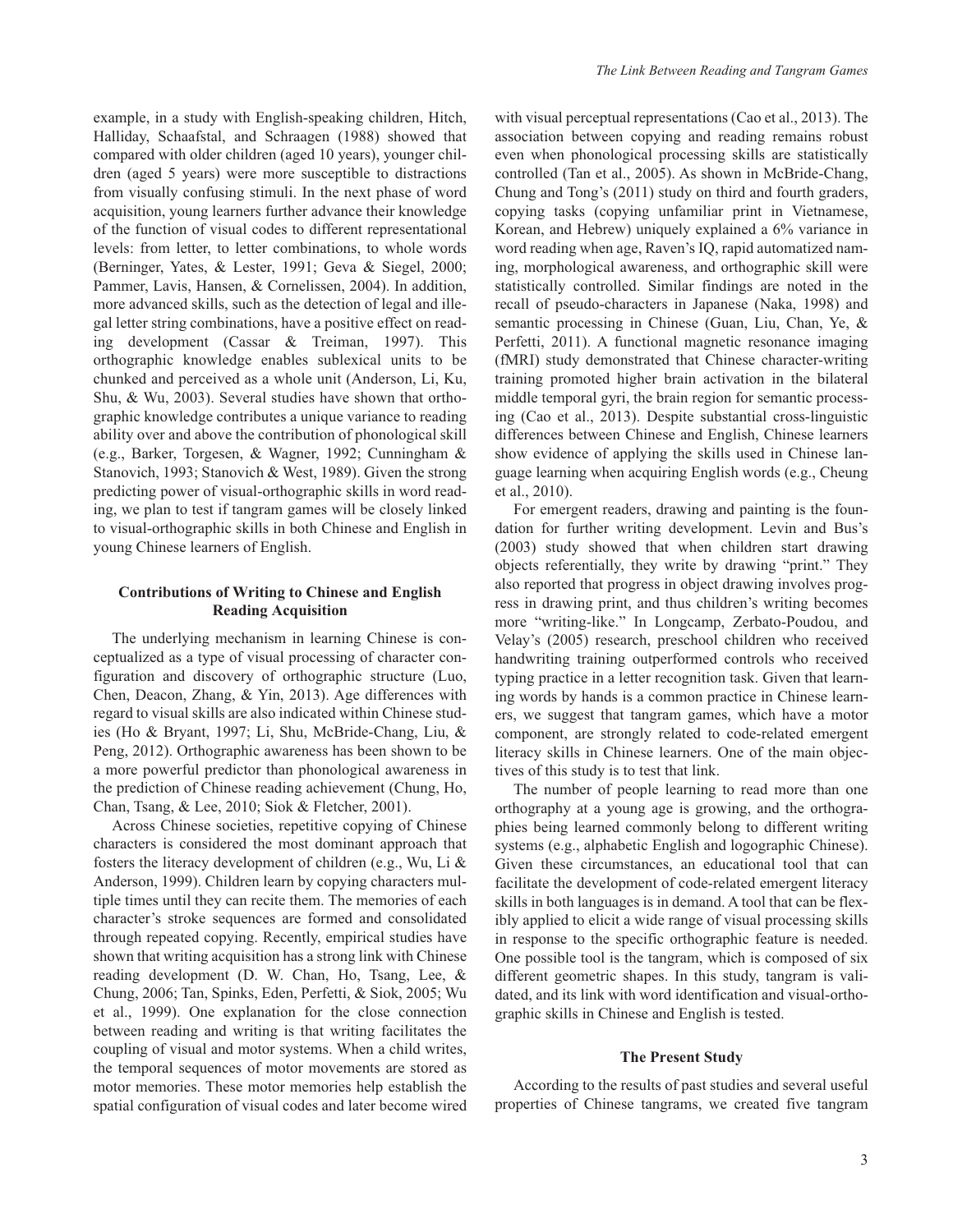games, each with a set of formal rules, to examine a range of visual skills in the participants. The overarching aim of this study is to examine the connection between children's performances in the five proposed tangram games and children's code-related emergent literacy skills. Three research questions were proposed.

*Research Question 1*: Are there significant associations among the scores of the tangram games, visual-orthographic skills, word identification skills, and the teacher-completed behavior checklist?

If empirical evidence shows that children's tangram game performances are positively associated with their codedrelated emergent literacy skills, then this outcome provides potential support for the implementation of tangram games in language and literacy classrooms.

*Research Question 2*: Are there significant unique contributions by the five tangram games in predicting visual orthographic skills and word reading abilities?

We further compared the size of effects among the five tangram games following the correlational analyses conducted for answering the first question. These results will further indicate which tangram game(s) has a stronger link with the hypothesized visual-related literacy skills.

*Research Question 3*: Are the tangram games related to more than one script?

To address this question, we tested Chinese children who are concurrently learning to read English as a second language. These additional results will indicate whether the visual skills employed in the tangram games are related to both Chinese and English learning. These outcomes will indicate what skills, if any, are shared between Chinese and English word learning.

## **Method**

## *Participants*

One hundred two second-year kindergarten students (equivalent to pre-K in the United States; male = 55; female = 47) were recruited from three kindergartens located in three major areas of Hong Kong. The mean age of participants was 5 years and 4 months  $(SD = 4$  months). Children of this age were chosen because they received formal literacy instruction for more than 1 year and their cognitive development level is well suited to the tangram games. All participants are native Chinese speakers and are learning English as a second language. Similar to other Chinese children in Hong Kong, the participants learn and use English mainly in schools from the age of 2 or 3, depending on

whether they attend prenursery classes. Most Chinese children communicate with their family members and peers in Chinese, and they primarily use English during English language lessons. Given that English is an official language in Hong Kong and is printed alongside Chinese on most environmental prints such as road signs and restaurant menus, Hong Kong children experience additional print exposure to English. Spoken English is also delivered through movies, TV programs, and YouTube videos commonly encountered by young Hong Kong children. As noted in Bacon-Shone, Bolton, and Luke (2015, p. 20), a considerable number of Hong Kong people speak English with friends or as a home language as a result of the following: "returnee families coming back to Hong Kong after sojourns in Englishspeaking countries abroad," "the growth of a middle class with an orientation towards bilingual and bicultural identity," and "the widespread employment of English-speaking domestic helpers in the community."

The Education Bureau in Hong Kong has not enforced compulsory English language in kindergartens. However, over 97% of kindergartens provide English instruction in response to market demand (Education and Manpower Bureau, 2003). Nowadays, many 2-year-old children attend prenursery classes. Thus, they receive earlier exposure to English.

The child participants had no reported learning difficulties. Their nonverbal IQ was normal, as indicated by their performances on Raven's Coloured Progressive Matrices Raven (RCPM; Raven, Court, & Raven, 1995), which were compared to a group of similarly aged typically developing children tested in a previous study (Cheung et al., 2010). The socioeconomic status of the children's families as represented by family monthly income and parents' education were also presented. Our data indicate that 91.2% of fathers and 95.1% of mothers received secondary education or above. Around 70% of the families belong to middle-income households with a monthly family income of HK\$15,000 or above (Economic Analysis Division, 2007). The remaining 30% earned less than HK\$15,000 per month.

#### *Materials and Procedure*

Parental consent was obtained before testing. During the testing session, children were administered the literacy and nonverbal IQ tests and instructed to complete all the tangram games on a one-to-one basis following the same order. Testing was conducted on a one-to-one basis by trained research assistants, who had substantial experience in child testing. The test was conducted in a quiet room in the kindergartens attended by the participants. The testing was framed as a play session, and the participants were told that their performances did not count as their school performances. A testing session normally lasted for 1 hr.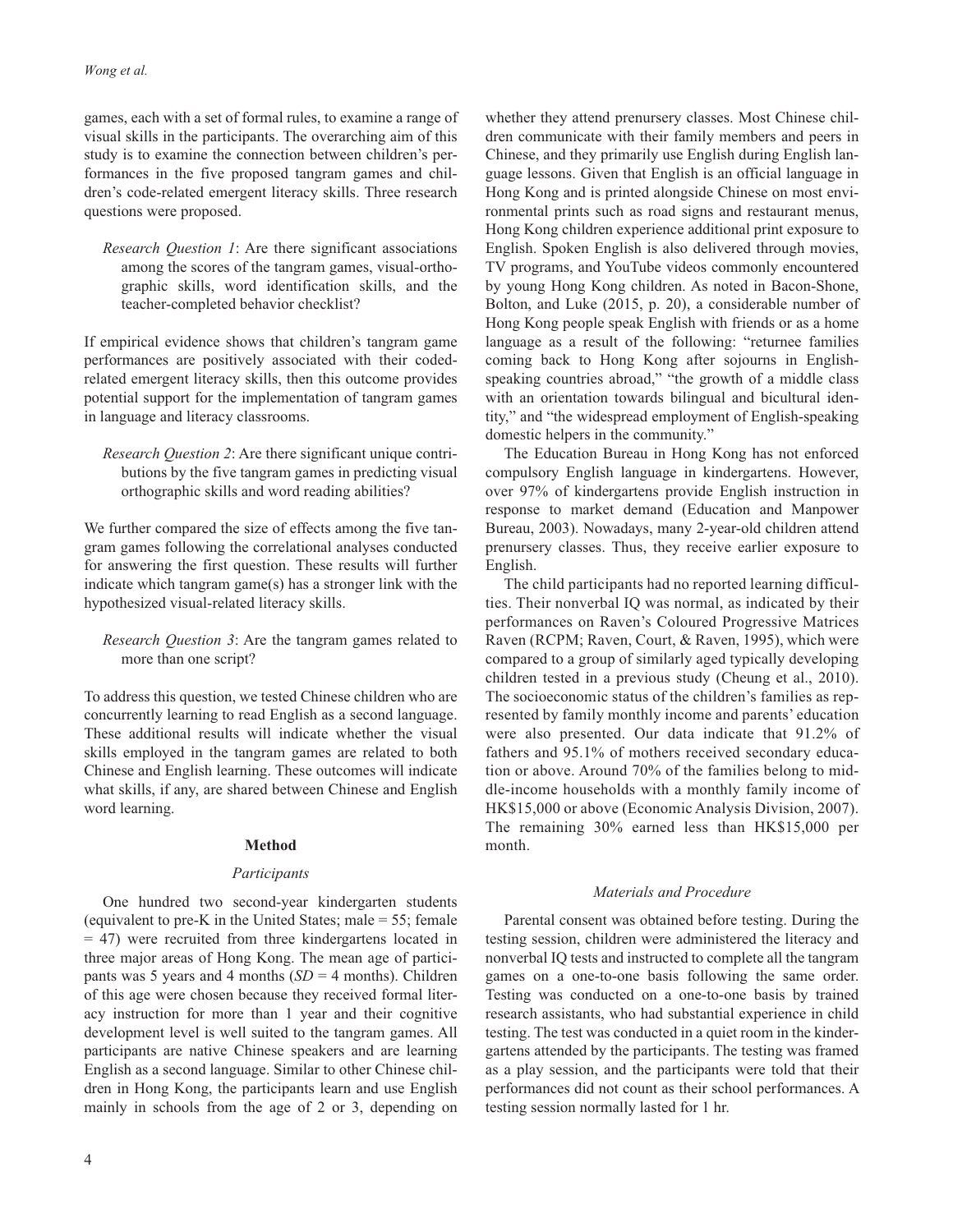In choosing the tests, we made references to previous studies conducted by our team and in Hong Kong. Psychometrically sound and age-appropriate tests (in terms of the test instruction and item difficulty) were included in our test battery.

*Nonverbal reasoning.* The 36-item RCPM (Raven et al., 1995) was employed to assess nonverbal reasoning. Raw scores were used because this task has not yet been normed on the Chinese population. A visual matrix with one missing part was presented in each trial. Children were provided with multiple options and instructed to choose the option that best fits the matrix. After excluding two practice items, the maximum score of this test was 34, and the Cronbach's alpha was .93.

*Chinese word reading.* This test consisted of 48 items of single-character and two-character Chinese words. The test was validated and used in territory-wide research studies conducted in Hong Kong (Chow, Ho, Wong, Waye, & Bishop, 2011). Each child was required to read each word aloud. Testing stopped when the child failed to read 15 consecutive items. The maximum score was 48, and the Cronbach's alpha was .99.

*Chinese visual-orthographic skills.* These skills were assessed using a self-administered lexical decision task, which was created on the basis of previous studies on older children (Chung, Tong, & McBride-Chang, 2012). We presented children with a mixture of real Chinese characters, noncharacters, and Arabic numbers on a piece of paper and asked them to cross out the items that were not real Chinese characters. Noncharacters were constructed in two ways. First, we created the mirror image of real single-bodied Chinese characters with either left-right reversal, up-down reversal, or both. Second, we placed the phonetic and semantic radicals of ideo-semantic Chinese characters in illegal positions. Out of a total of 85 items, 37 were real Chinese characters, and 48 were noncharacters. One point was given for each correctly rejected item. The Cronbach's alpha of this test was .93.

*English word reading.* This test assessed children's knowledge of English words. The words were selected carefully from reading materials published in Hong Kong. These materials included textbooks and readers designed for Hong Kong children learning English as a second language. Teachers were invited to arrange the words according to their perceived difficulty. Pilot testing was conducted using this preliminary word list. The test we used was validated and employed in territory-wide research studies conducted in Hong Kong (Chow et al., 2011). We asked the children to read the words aloud. Each correct response earned 1 point. The maximum score was 39, and the Cronbach's alpha was .97.

*English visual-orthographic skills.* This skill was assessed by a combined letter reversal and lexical decision task developed with reference to similar studies on older children (Wong, Chow, Ho, Waye, & Bishop, 2014). The letter reversal task consisted of 26 English letters comprising 17 uppercase and 9 lowercase letters. Fourteen of them were left-right reversed. The lexical decision task included 25 items. These items were either four- or five-letter English monosyllabic real words, pseudowords, or nonwords. Pseudowords were pronounceable and had similar structures to real English words. Children with good English visual-orthographic skills were expected to consider pseudowords as real words. Nonwords violated the conventions of the English writing system, and thus children were expected to treat nonwords as unreal. Children were instructed to identify and cross out words and letters that were not real within the English language. One point was given for each correctly identified item. Lexical decision and letter reversal tasks were combined. Thus, the maximum score for this task was 51, and the Cronbach's alpha was .66.

*Child Behavior Checklist.* We measured children's overall literacy-related learning abilities using the Hong Kong Learning Behavior Checklist for Preschool Children (Wong et al., 2006), which was designed for the identification of preschoolers who are at risk of specific learning difficulties. This checklist was normed with a sample of Hong Kong children aged 5.5 to 6.9 years  $(M = 6.1, SD = 0.3)$ . High internal reliability was obtained (Cronbach's alpha = .96). The predictive validity of the checklist was indicated by the significant correlations between the checklist scores and the results of the Hong Kong Test of Specific Learning Difficulties (Ho, Chan, Tsang, & Lee, 2000). By using this checklist, we asked teachers to rate the children's daily performance on 46 items with a 5-point Likert-scale. These 46 items measured eight domains of skills: (a) language ability, (b) learning ability, (c) written performance, (d) attention, (e) memory, (f) sequential ability, (g) spatial ability, and (h) developmental coordination. A composite score was calculated. The higher the score, the more reading-related learning difficulties were experienced.

# *Chinese Tangram Properties and Their Link With Chinese and English Orthography*

Several features of the Chinese tangram motivated us to choose it for developing games that promote literacy skills. According to Slocum (2003), Chinese tangrams first existed during the Sung dynasty in the form of a banquet table that could be used for playing geometry games. Since then, the educational value of tangrams was realized, and people employed it to teach geometry (Russell & Bologna, 1982) and assess creativity (Domino, 1980). However, to the best of our knowledge, Chinese tangrams have not been used in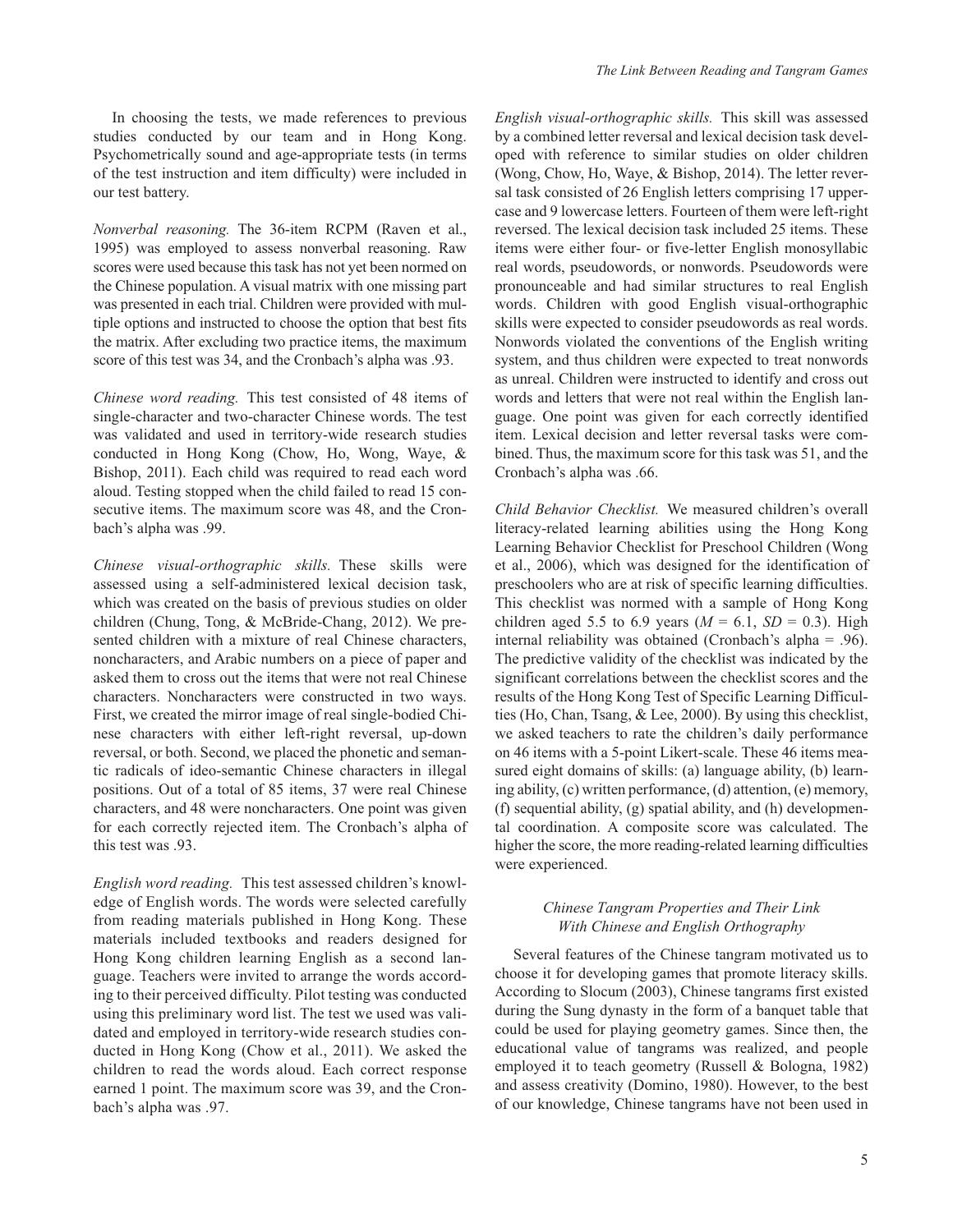| The traditional Chinese     | Examples             | Corresponding Chinese |
|-----------------------------|----------------------|-----------------------|
| tangram                     |                      | characters            |
| One whole set of<br>tangram |                      | NA                    |
| 1-piece figure              | Any one of the above | NA                    |
| 2-piece figure              |                      |                       |
| 3-piece figure              |                      |                       |
| 4-piece figure              |                      |                       |
| 5-piece figure              |                      |                       |

Figure 1. *An illustration of Chinese tangram and exemplar tangram figures that imitate the Chinese orthographic structure. The actual size and ratio of the figures are distorted to fit into the table.*

the domain of emergent literacy skills development. Almost all Chinese tangram puzzles available in the market suggest only making patterns of objects and actions. Traditional Chinese tangrams have some distinguishing facets that inspired us to use it to promote home literacy skills. First, the seven-piece Chinese tangram consists of basic geometric figures (triangle, square, and parallelogram) in different sizes (Figure 1). Each Chinese character, which is visually complex, can be decomposed into word components known as "geometrical ions/geon" (Huang & Wang, 1992). We speculate that experience with many different combinations of tangram puzzles would promote skills in identifying the subcharacter components within a Chinese character. Chinese characters involve multiple types of spatial structures (e.g., left-right and upper-lower structures), which require visual-spatial skills for analyzing the characters during learning.

6

Also, the geometric figures of Chinese tangrams can form the basic 26 English letters in many ways. This feature of Chinese tangrams allows children to be prompted to form English letters and letter patterns with Chinese tangram puzzles in different ways, providing them experience of visual processing at the sublexical level (the tangram puzzles that form an English letter), which enhances their word decoding skills in turn, as postulated by the lexical quality hypothesis (Perfetti & Hart, 2002). Second, tangrams are readily available and inexpensive. Aside from being commercially available, tangrams are also easily constructed from simple materials, such as paper or wooden boards. Third, tangrams support countless possible combinations, over 20,000 of which have been documented (Slocum, 2003). These tangram combinations include objects, landscapes, animals, and human figures in various positions. By exhibiting such a high degree of versatility, Chinese tangrams provide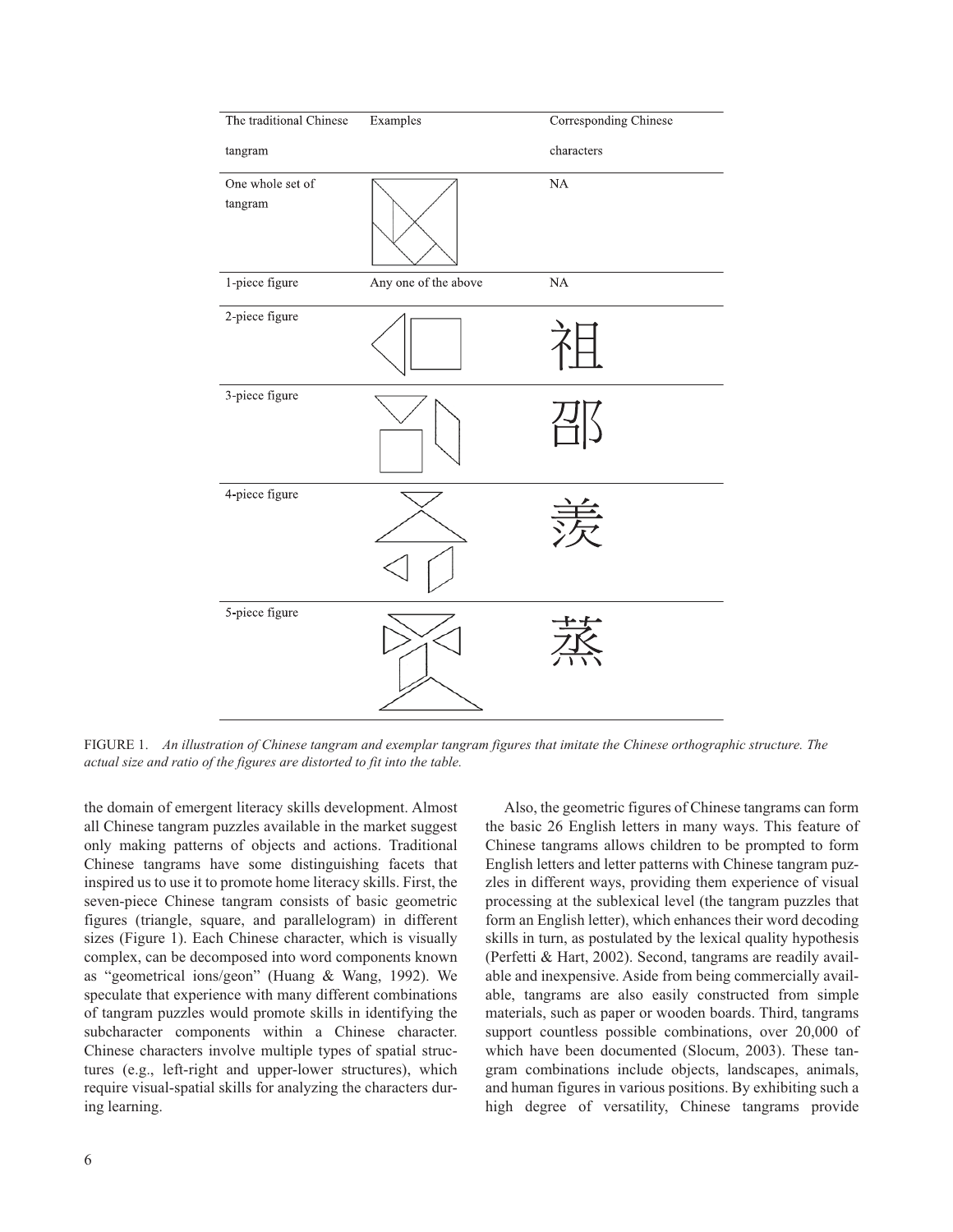

FIGURE 2. An illustration of the trio-shape condition of the *timed tangram moving game.*

multiple options for creating joint literacy activities. In this study, we focused on the potential of tangram games for training visual-related literacy skills. Data obtained for this study were complete because all participants completed the games. The difficulty level of the developed tangram games is thus suitable for these children, and they generally like and are engaged with the games.

*Immediate replication of tangram game.* This game was designed to prompt children's visual-spatial skills. The game included one practice item and 30 trials, presented in increasing levels of difficulty. On each trial, the experimenter displayed one figure composed of one to three tangram puzzle pieces. Each child was then provided with a set of tangram puzzle pieces scattered on the table and asked to construct the same figure (Figure 1). Partial scoring was adopted. A full mark of 2 points was given if the child selected the correct tangram pieces and placed them in the correct position and orientation. One point was awarded if the child selected the correct tangram pieces but placed them in incorrect positions and/or orientations.

*Tangram delayed replication game.* This game aimed to elicit children's short-term visual memory. One practice item was used, and 17 trials were conducted. On each trial, children were presented with a picture depicting a tangram figure consisting of one to four pieces (Figure 1).

Children were instructed to memorize the picture for later recall. Exposure to each tangram figure lasted for 4 s. The experimenter then showed four different tangram figures to the child and asked him or her to select the one that resembled the figure he or she had just seen 4 s earlier. Each correct answer earned 1 point.

*Timed tangram moving game.* This game estimated the speed of hand-eye coordination. The child was shown an array of tangram puzzles equally spaced on a paperboard. Then, the children were asked to pick up these tangram

pieces one at a time from left to right and relocate them to the designated box(es) as accurately and quickly as they could (Figure 2).

Three conditions were implemented. In each condition, children were instructed to complete the task twice using their preferred hand. The time taken to complete the task was recorded with a stopwatch, and the average reaction time was computed for each condition. Before the game started, the experimenters showed the children the correct way of moving the puzzle pieces. Children were asked to indicate their preferred hand and to move one piece into the box to ensure full understanding of the game. In the singleshape condition, children were given 24 triangular puzzle pieces arranged in four rows. The goal for this condition was to move all the triangular pieces into a single box. In the dual-shape condition, 12 triangular and 12 square puzzle pieces were arranged in a random order in four rows. Children were provided with two boxes that were designed to contain either the triangular or square pieces. In the trioshape condition, 8 triangular, 8 square, and 8 parallelogram puzzle pieces were presented in four rows in random order. Three boxes were made available to the children for storing the triangular, square, and parallelogram pieces separately. A composite score was generated by averaging the latency scores obtained in the three conditions.

*Tangram hand-copying game.* This game involved the application of fine-motor skills. The game had one practice item and 17 trials. In each trial, the experimenter presented a tangram figure containing one to five tangram puzzle pieces and asked the child to draw the figure on a blank sheet of paper. The children were instructed to make the line drawing as similar to the real object as possible in terms of both shape and size. To rate the drawings, we created a scoring rubric that contained three criteria: orientation, ratio, and inter-figural relationship. We rewarded 1 point for each criteria attained. Therefore, the full mark for each drawing was 3 points. Two trained research assistants were instructed to score the drawings. If the two raters did not agree on the scores, the authors discussed and confirmed an agreeable final score.

*Tangram pattern recognition game.* This game estimated the children's ability to identify the objects, animals, or actions depicted by tangram-made figures. Unlike photos or drawings, tangram-made figures have higher levels of abstraction and demand more advanced visual pattern recognition skills. We constructed a set of tangram figures and asked 10 university graduates to name them. The purpose of this pilot test is to test whether the name attached to the visual pattern is valid (e.g., whether most people agree that a tangram pattern of bird should be designated as "bird"). According to their responses, tangram figures that elicited diverse responses were excluded. Only the final 35 figures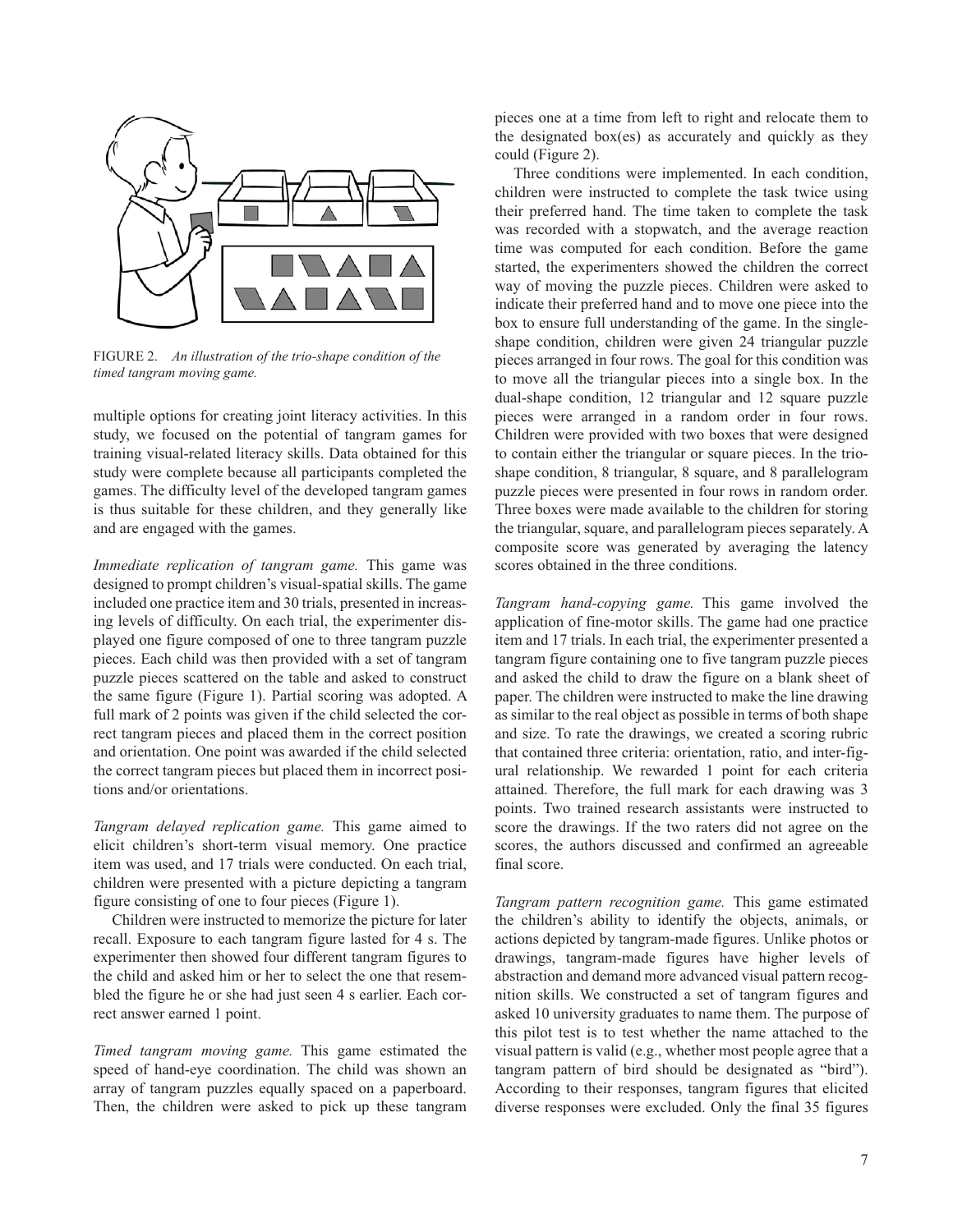TABLE 1 *Descriptive Statistics and Cronbach's Alphas of Literacy Measures and Tangram Games*

|                                                                | Mean $(SD)$   | Cronbach's alpha <sup><math>a</math></sup> ( <i>n</i> items) |
|----------------------------------------------------------------|---------------|--------------------------------------------------------------|
| Age (months)                                                   | 64.51 (3.99)  |                                                              |
| Coloured Raven's IO                                            | 16.88(4.71)   |                                                              |
| Teacher-administered behavior checklist                        | 92.74 (33.95) |                                                              |
| Chinese word recognition (maximum $= 48$ )                     | 24.73 (11.70) | .96(48)                                                      |
| Chinese visual-orthographic skills (maximum $=$ 48)            | 38.05 (4.09)  | .60(48)                                                      |
| English word recognition (maximum $=$ 39)                      | 12.30(12.26)  | .97(39)                                                      |
| English visual-orthographic skills (maximum $= 51$ )           | 35.62 (5.02)  | .66(51)                                                      |
| Tangram immediate replication (maximum $= 60$ )                | 48.45 (9.71)  | .94(30)                                                      |
| Tangram delayed replication (maximum $= 17$ )                  | 11.47(2.60)   | .76(17)                                                      |
| Timed tangram moving (s)                                       | 39.52s (7.75) | .64 <sup>b</sup> ( $p < .01$ )                               |
| Tangram hand-copying (maximum $= 51$ )                         | 37.06 (10.56) | .87(17)                                                      |
| Tangram pattern recognition, % (maximum = $100$ ) <sup>c</sup> | 43.25 (14.50) | .68(34)                                                      |

a The number of items and the maximum score are not identical for some tasks because partial scoring method was adopted.

<sup>b</sup>Test-retest reliability indicated by Pearson correlation coefficient.

c To avoid the confounding of vocabulary knowledge, the score for this task was calculated with the score of naming the picture of corresponding tangram pattern controlled.

that generated consistent responses from the adult respondents were retained. To rule out the possibility that some children are unable to name the tangram-made figures due to an absence of oral vocabulary knowledge, we administered a picture-naming test to measure the children's vocabulary knowledge rather than using the failure to recognize the tangram-made figure. A set of clipart pictures depicting the same objects/animals/actions as the tangram-made figures were shown to the children. After one practice item, the children were asked to verbalize the Chinese name of the tangram-made figures one by one. Each correct response was rewarded with 1 point. To control for spoken vocabulary knowledge, a composite score was calculated as a percentage (the number of correctly named tangram-made patterns / the number of correctly named clipart pictures  $\times$  100).

#### **Results**

The current study examined the relations among the performances for five tangram-based games, visual-orthographic skills, and Chinese and English word identification skills in Hong Kong kindergarteners.

First, the overall performances of the participants in the literacy-related and tangram-based games were examined. Table 1 presents the descriptive statistics and internal reliabilities. Moderate to high internal reliabilities were achieved, and no ceiling and floor effects were observed.

To evaluate predictive validity, we first computed the correlations among the tangram subtests, teacher-completed behavior checklist scores, and Raven's IQ. All tangram measures were significantly and positively correlated with the composite scores of the teacher-completed behavior checklist, thereby providing some degree of predictive validity of the tangram games. Similarly, Raven's IQ was significantly correlated with all tangram games' scores, aside from the timed tangram moving game. This overlap between Raven's IQ and tangram games' scores could be attributed to the children's understanding of the task demand or the similarity between the visual processing skills required in performing the tasks.

Correlations between literacy test scores and tangram games were then calculated. As shown in Table 2, both Chinese and English word reading tests were significantly correlated with the tangram delayed replication and tangram copying games. Only the Chinese reading test significantly correlated with the tangram pattern recognition game.

For the link between tangram-based games and visualorthographic skills, Chinese visual-orthographic skill significantly correlated with all the tangram games, except for the tangram pattern recognition game. Conversely, English visual-orthographic skill significantly correlated with the tangram immediate replication and tangram hand-copying games only.

To further clarify the tangram game(s) that best predicted word reading and visual-orthographic skills in Chinese and English, we conducted four sets of hierarchical regression analysis (Tables 3 and 4). The five tangram games explained 16% and 18% of the variance in Chinese word reading and visual-orthographic knowledge, respectively. The set of tangram games explained 14% and 11% of the variance in English word reading and visual-orthographic knowledge, respectively. Among the five tangram games, the tangram hand-copying game was the only one that significantly explained the unique variance of word reading and orthographic skills in both Chinese and English.

We also examined the overlap between the tangram handcopying game and nonverbal IQ (Raven's IQ) in predicting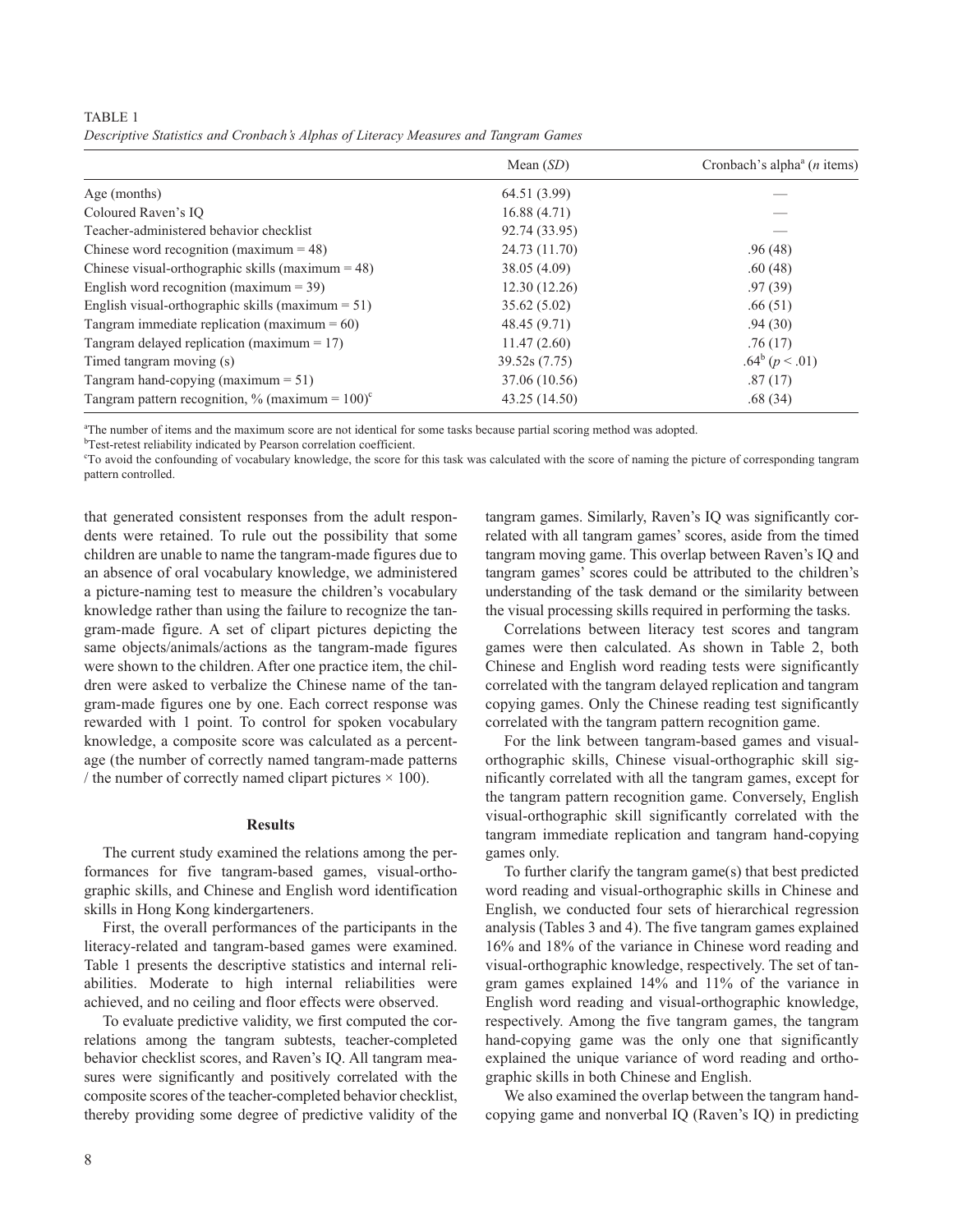|                                                   |          | $\mathfrak{D}_{\mathfrak{p}}$ | 3       | 4       | 5        | 6        |         | 8        |
|---------------------------------------------------|----------|-------------------------------|---------|---------|----------|----------|---------|----------|
| 1. Chinese/English <sup>a</sup> word reading      |          | $.53**$                       | .17     | $.30**$ | $-.13$   | $.33**$  | .16     | $-.35**$ |
| 2. Chinese/Englisha visual-orthographic knowledge | $.48**$  |                               | $.21*$  | .12     | $-.11$   | $.29**$  | .18     | $-.44**$ |
| 3. Tangram immediate replication                  | .17      | $.23*$                        |         |         |          |          |         |          |
| 4. Tangram delayed replication                    | $.22*$   | $.22*$                        | $.43**$ |         |          |          |         |          |
| 5. Timed tangram moving                           | $-.15$   | $-.20*$                       | $-37**$ | $-27**$ |          |          |         |          |
| 6. Tangram hand-copying                           | $.35**$  | $.40**$                       | $.43**$ | $.51**$ | $-.28**$ |          |         |          |
| 7. Tangram pattern recognition                    | $.25*$   | .18                           | $.28**$ | $32**$  | $-.20*$  | $.30*$   |         |          |
| 8. Raven's IO                                     | $.38**$  | $.34**$                       | $.56**$ | $.47**$ | $-.13$   | $.54**$  | $.46**$ |          |
| 9. Behavior checklist                             | $-.46**$ | $-42**$                       | $-34**$ | $-27**$ | $27**$   | $-.46**$ | $-27**$ | $-44**$  |
|                                                   |          |                               |         |         |          |          |         |          |

TABLE 2 *Partial Correlation Controlling for Age Among the Tangram Games and Literacy Skills*

<sup>a</sup>The italic numerical figures represent correlations for English skills.  $*_{p}$  < .05.  $*_{p}$  < .01.

## TABLE<sub>3</sub>

*Multiple Regressions Predicting Chinese Skills With Age Controlled*

|    | Independent variable                                                    | Standardized B |         |  |  |  |  |  |
|----|-------------------------------------------------------------------------|----------------|---------|--|--|--|--|--|
|    | Set 1: Predicting Chinese word reading ( $R^2$ = .16)                   |                |         |  |  |  |  |  |
| 1. | Tangram visual-spatial skills                                           | .01            | 0.16    |  |  |  |  |  |
| 2. | Tangram visual memory                                                   | .21            | 0.21    |  |  |  |  |  |
| 3. | Tangram timed eye-hand<br>coordination                                  | $-.04$         | $-0.43$ |  |  |  |  |  |
| 4. | Tangram fine-motor copying                                              | .29            | $2.45*$ |  |  |  |  |  |
| 5. | Tangram pattern recognition                                             | .15            | 1.48    |  |  |  |  |  |
|    | Set 2: Predicting Chinese visual-orthographic knowledge ( $R^2 = .18$ ) |                |         |  |  |  |  |  |
| 1. | Tangram visual-spatial skills                                           | .19            | 0.17    |  |  |  |  |  |
| 2. | Tangram visual memory                                                   | .02            | 0.21    |  |  |  |  |  |
| 3. | Tangram timed eye-hand<br>coordination                                  | $-.04$         | $-0.43$ |  |  |  |  |  |
| 4. | Tangram fine-motor copying                                              | .29            | $2.45*$ |  |  |  |  |  |
| 5. | Tangram pattern recognition                                             | .15            | 1.48    |  |  |  |  |  |

 $**p* < .05.$  \*\* $$ 

word reading and visual-orthographic skills in Chinese and English. Four additional sets of hierarchical regression analysis were computed (Table 5). Results indicated that Raven's IQ did not predict Chinese and English visual-orthographic skills. However, Raven's IQ significantly predicted Chinese and English word reading, and its effect outweighed that of the tangram hand-copying game. This result showed an overlap between the tangram hand-copying game, nonverbal IQ, and word reading skills.

#### **Discussion**

The feature analyses of tangrams suggest their potential for promoting literacy skills, and this belief is tested in this study. We explored the potential of playing tangram games

to facilitate reading development, and our results were promising. First, the internal reliabilities of all the tangram games were high, indicating their good psychometric properties. Second, all tangram games were moderately correlated with either word identification or visual-orthographic skills or both in Chinese or English. Third, subsequent multiple regression analyses further demonstrated that the tangram fine-motor copying game was a unique predictor of Chinese and English word identification and visual-orthographic skills when children's age was controlled for. Finally, the predictive power of the tangram fine-motor copying game on Chinese visual-orthographic skill was preserved even after controlling for the Raven's IQ and age of children.

The finding of a significant correlation between the tangram hand-copying game and word identification corroborated previous findings regarding copying or writing skills in Chinese reading acquisition (Cao et al., 2013; D. W. Chan et al., 2006; Tan et al., 2005; Wu et al., 1999). Given the strong link between writing and reading in Chinese reading development, good copying skills observed with the tangram hand-copying game serve as a strong prerequisite skill for the development of Chinese characters and orthographic knowledge. The development of hand-copying skills by young readers may help them acquire literacy skills through several means. Accurate hand copying reflects good motor memories, which are necessary to establish the spatial configuration of words and form accurate visual perceptual representations (Cao et al., 2013). Given that the tangram hand-copying game predicted both Chinese and English visual orthographic and word recognition skills, it can be deduced that similar mechanisms are applied by Hong Kong Chinese children learning to read Chinese and English. This assertion is verified despite the substantial cross-linguistic differences between Chinese and English. Our findings extended past research that showed that writing facilitates the coupling of visual and motor systems in Chinese learners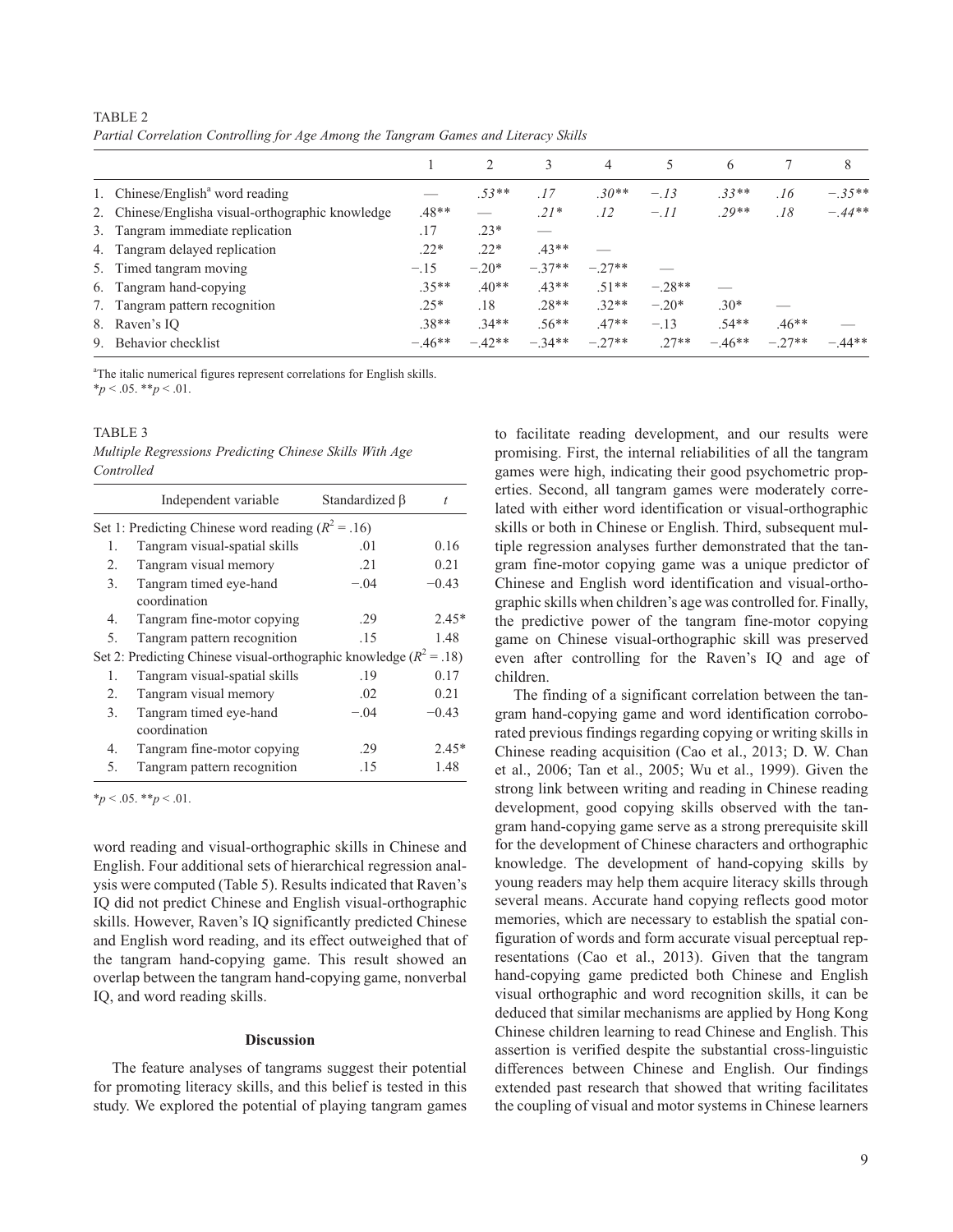Independent variable Standardized β *t* Set 3: Predicting English word reading  $(R^2 = .14)$ 1. Tangram visual-spatial skills **1.14** 0.13 2. Tangram visual memory 2. 56 56 1.41 3. Tangram timed eye-hand coordination .14 −0.16 4. Tangram fine-motor copying 2.04\* and 2.04\* 2.04\* 5. Tangram pattern recognition 214 0.37 Set 4: Predicting English visual-orthographic knowledge  $(R^2 = .11)$ 1. Tangram visual-spatial skills 6.06 0.89 and 0.89 0.89 and 0.89 and 0.89 and 0.89 and 0.89 and 0.89 and 0.89 and 0.89 and 0.89 and 0.89 and 0.89 and 0.89 and 0.89 and 0.89 and 0.89 and 0.89 and 0.89 and 0.89 and 0.89 and 2. Tangram visual memory 23 23 0.71 3. Tangram timed eye-hand coordination .07 −0.10 −0.10 4. Tangram fine-motor copying 2.18\* 5. Tangram pattern recognition 2005 100 0.95 and 2006 10.95 and 2006 10.95 and 2008 10.95 and 2008 10.95 and 2008 100 0.95 and 2008 100 0.95 and 2008 100 0.95 and 2008 100 0.95 and 2008 100 0.95 and 2008 100 0.95 and 2008

| TABLE 4                                                            |  |
|--------------------------------------------------------------------|--|
| Multiple Regressions Predicting English Skills With Age Controlled |  |

 $*_{p}$  < .05.  $*_{p}$  < .01.

## TABLE 5

| Hierarchical Linear Regressions Predicting Chinese and English Skills From Tangram Measures and Raven's IQ (With Age Controlled) |  |  |  |
|----------------------------------------------------------------------------------------------------------------------------------|--|--|--|
|----------------------------------------------------------------------------------------------------------------------------------|--|--|--|

|             |                            | Chinese word reading |              | Chinese visual-orthographic<br>knowledge |              |  |
|-------------|----------------------------|----------------------|--------------|------------------------------------------|--------------|--|
| Step        | Predictors                 | Standardized $\beta$ | $\Delta R^2$ | Standardized B                           | $\Delta R^2$ |  |
| 1.          | Tangram fine-motor copying | $.36***$             | $.13**$      | $.42***$                                 | $.16***$     |  |
| 2.          | Tangram fine-motor copying | .21                  | $.01*$       | $.31**$                                  | .02          |  |
|             | Raven's IQ                 | $.27*$               |              | .21                                      |              |  |
|             |                            | English word reading |              | English visual-orthographic<br>knowledge |              |  |
| <b>Step</b> | Predictors                 | Standardized B       | $\Delta R^2$ | Standardized B                           | $\Delta R^2$ |  |
| 1.          | Tangram fine-motor copying | $.35**$              | $.11**$      | $.30**$                                  | $.09*$       |  |
| 2.          | Tangram fine-motor copying | .17                  | $.06**$      | .19                                      | .30          |  |
|             | Raven's IO                 | $.32**$              |              | .21                                      |              |  |

 $*_{p}$  < .05.  $*_{p}$  < .01.  $*_{p}$  < .001.

(Cao et al., 2013) to Chinese–English biscriptal learners. Chinese and English orthographies have little overlap, but motor memories in one language could facilitate the development of spatial configuration of visual codes in another language. One possible explanation is that motor memories are formed in a similar brain region, such as the bilateral middle temporal gyri (Cao et al., 2013). Further investigations are warranted to verify this hypothesis.

The correlates of visual-spatial skills and processing speed skills, as measured by the tangram immediate replication and timed tangram moving games, correlated with visual-orthographic skills but not with word reading skills in both Chinese and English. One possible explanation is that the two tangram games demand skills that are more closely related to the identification of the outer form rather than the inner structure of the writing system. As shown in previous research, outer form reading skills, defined as the ability to recognize the surface appearance of a writing system (e.g., telling the differences between Chinese and English), emerge earlier than the inner structure counterparts, which are denoted as the ability to map orthographic units to sound units (Bialystok & Martin, 2003; Zhang, Yin, & Treiman, 2017). These two tangram games likely omitted other reading-related visual skills (e.g., print-sound correspondence; Venezky, 1970). Visual-spatial skills alone are insufficient for learning new words because word knowledge acquisition requires two main processes: the establishment of the spatial configuration of visual codes and the consolidation of visual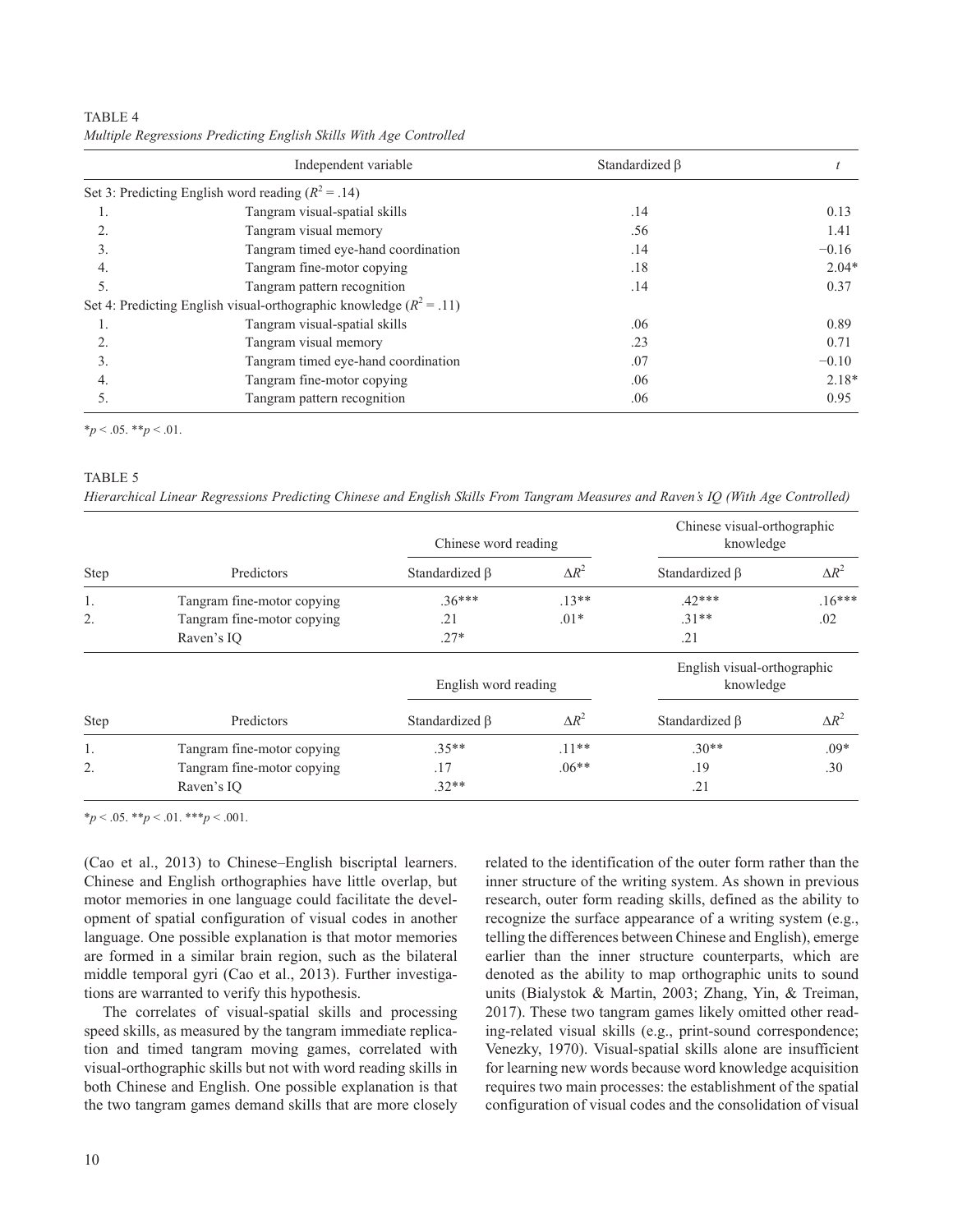perceptual representations (Cao et al., 2013). Visual-spatial skill mainly serves the former but not the latter. Other tangram games involving visual memorization may link to reading in a more robust way. Children's performance in tangram games accounts for only at most 18% of the variance in visual-orthographic and word reading skills. Other important emergent literacy skills, such as oral language skills, emergent literacy environment, and motivation, should be considered in developing additional joint literacy activities between adults and children.

Modest to moderate correlations (*r*s = .27–.46) were found between all the tangram tasks and the teacher's assessment of the children's behavior. Some tangram tasks did not have a significant correlation with either visuo-orthographic or word identification skills, but all tangram tasks correlated with the scores from the behavior checklist. The additional correlation may be attributed to other skills estimated by the behavior checklist, namely, attention, memory, sequential ability, spatial ability, and developmental coordination. Further studies are needed to verify this suggestion.

Results indicated that Raven's IQ did not predict Chinese and English visual-orthographic skills. However, Raven's IQ significantly predicted Chinese and English word readings, and its effect outweighed that of the tangram hand-copying game. This outcome showed an overlap among the tangram hand-copying game, nonverbal IQ, and word reading skills. The causal links among the three skills cannot be feasibly tested given the concurrent nature of the data in this study. Again, future research is warranted.

Further to several reasons such as the tangrams' low cost, versatility for endless possibilities, and shared geometrical figures with Chinese and English orthographies, we empirically demonstrated the exact connection between children's ability to play with tangrams and their word identification. Over five games can be created because of the flexibility of tangrams. Parents or teachers can utilize their creativity to generate more games, depending on the skills they want to develop in children. Users can also employ multiple sets of tangram puzzles when developing games. As tangram puzzles are portable, tangram games can be played easily outside the school or home. This practice allows for joint literacy activities in more associated contexts, which are found to be important for emergent literacy development (Martini & Sénéchal, 2012).

#### *Pedagogical Implications*

In response to the increasing expectations placed on the literacy achievement of young children, developmentally appropriate activities to facilitate emergent literacy skills are in crucial demand. Play-based literacy activities are effective for engaging young children and promoting emergent literacy skills (Morrow, 1990; Neuman & Roskos, 1990). The tangram games presented and validated in this study provide children a fun way to discover print conventions such as

spaces among components in words, relative size of components within words, and directionality. If self-discovery fails, then teachers and parents can utilize the tangram games to introduce the visual properties of prints. Furthermore, the tangram games offer teachers and parents a context for assessment. As suggested by Klenk (2001), play-based literacy activities are advantageous for eliciting children's behaviors, and the observations can become useful entries in children's school portfolios. We suggest that co-mediations (Krikorian, Wartella, &Anderson, 2008) provided by parents or teachers should operate following a three-step principle. First, parents/teachers must initiate the tangram games by acting as test administrators and providing feedback on children's performances. Second, parents/teachers can explicitly draw children's attention to the different visual properties of the tangrams. Third, parents/teachers can extend the tangram games to games that draw on the other properties of words. Moreover, we recommend parents and teachers to play the tangram games with the children on a regular basis so that they can keep track of children's performances. As the tangram games can be played before young children learn to read and write, they are instrumental for fostering children's readiness to understand the visual properties of Chinese characters and English words.

#### *Limitations and future research direction*

The data of this study are correlational in nature. We provided empirical support for the use of tangram games to estimate literacy skills. Whether training on tangram games can enhance the literacy skills of young readers would be an interesting research direction. This research idea must be studied using a randomized control trial study. Thus, future research is warranted. Moreover, future studies could examine the game performances in children of different ages to understand the longitudinal development of emergent literacy.

A link between performances in tangram games and literacy tasks was confirmed in this study. This association lays the foundation for the use of a traditional Chinese puzzles to develop code-related emergent literacy skills in children.

#### **Acknowledgments**

We thank all the participating schools and participants. We extend our sincere thanks to Hoyee Miao, Vina Leung, Jenny Tsui, and Heidi Chan for their research assistantship. We are also grateful to Ms Nek Mak for drawing the figures.

#### **Conflict of Interest**

The authors declare that they have no conflict of interest.

## **Funding**

The work described in this paper was supported by two grants from the Research Grants Council of the Hong Kong Special Administrative Region, China (Project No. CityU 11619816; 845213).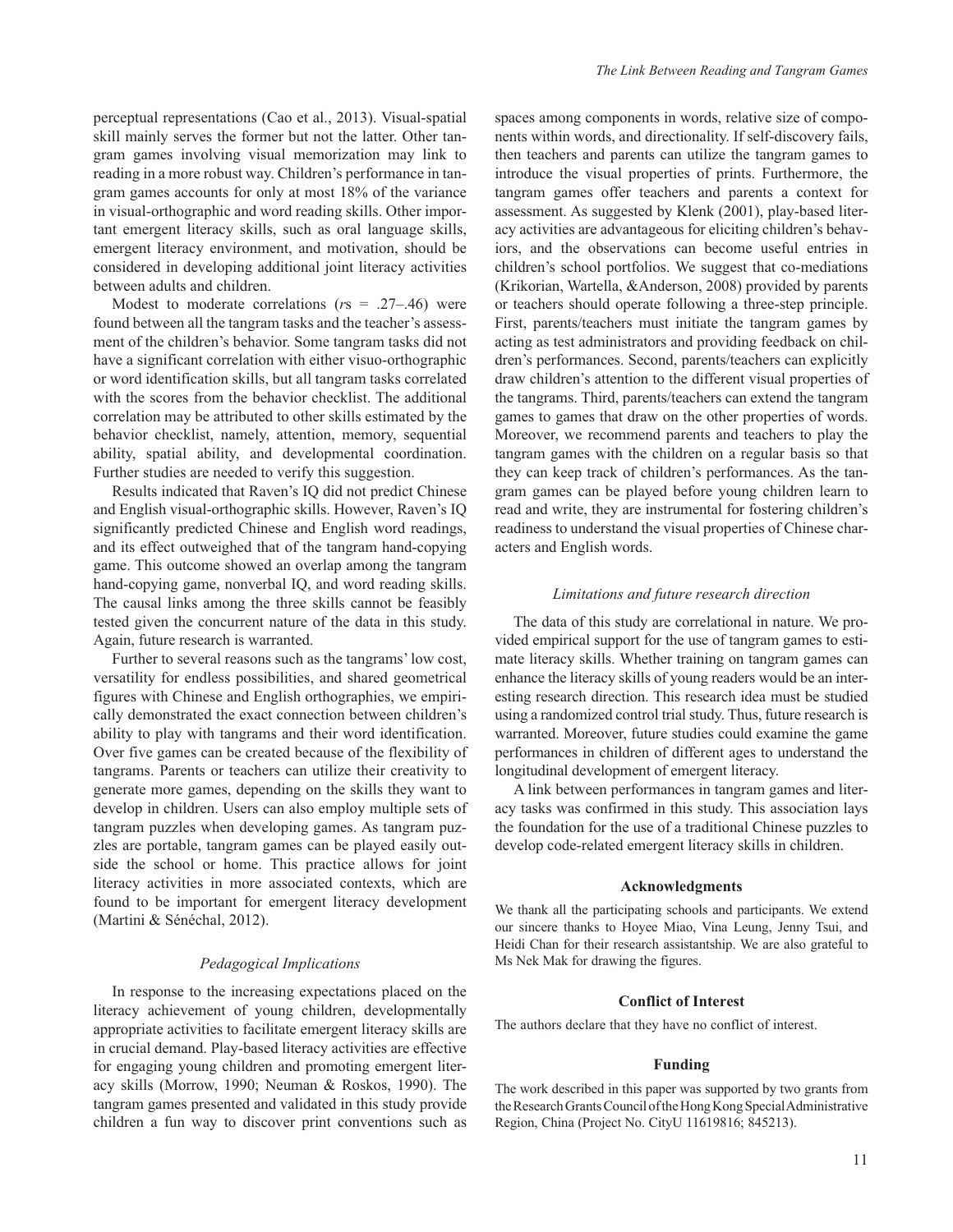## **ORCID iD**

Simpson W. L. Wong **D** <https://orcid.org/0000-0002-6606-6382>

#### **References**

- Adi-Japha, E., & Freeman, N. H. (2001). Development of differentiation between writing and drawing systems. *Developmental Psychology*, *37*(1), 101–114. doi:10.1037/0012-1649.37.1.101
- Anderson, R. C., Li, W., Ku, Y.-M., Shu, H., & Wu, N. (2003). Use of partial information in learning to read Chinese characters. *Journal of Educational Psychology*, *95*, 52–57. doi:10.1037/0022-0663.95.1.52
- Bacon-Shone, J., Bolton, K. R., & Luke, K. K. (2015). *Language use, proficiency and attitudes in Hong Kong*. Hong Kong: Social Sciences Research Centre, the University of Hong Kong.
- Baker, L., Fernandez-Fein, S., Scher, D., & Williams, H. (1998). Home experiences related to the development of word recognition. In J. L. Metsala, & L. C. Ehri (Eds.), *Word recognition in beginning literacy* (pp. 263–286). Mahwah, NJ: Lawrence Erlbaum.
- Barker, T. A., Torgesen, J. K., & Wagner, R. K. (1992). The role of orthographic processing skills on five different reading tasks. *Reading Research Quarterly*, *27*(4), 335–345. doi:10.2307/747673
- Berninger, V. W., Yates, C., & Lester, K. (1991). Multiple orthographic codes in reading and writing acquisition. *Reading and Writing*, *3*(2), 115–149. doi:10.1007/BF00420030
- Bialystok, E., & Martin, M. M. (2003). Notation to symbol: Development in children's understanding of print. *Journal of Experimental Child Psychology*, *86*, 223–243. doi:10.1016/ S0022-0965(03)00138-3
- Buckwalter, J. K., & Lo, Y.-H. G. (2002). Emergent biliteracy in Chinese and English. *Journal of Second Language Writing*, *11*(4), 269–293.
- Cao, F., Vu, M., Chan, D. H. L., Lawrence, J. M., Harris, L. N., Guan, Q., . . . Perfetti, C. A. (2013). Writing affects the brain network of reading in Chinese: A functional magnetic resonance imaging study. *Human Brain Mapping*, *34*(7), 1670–1684. doi:10.1002/hbm.22017
- Cassar, M., & Treiman, R. (1997). The beginnings of orthographic knowledge: Children's knowledge of double letters in words. *Journal of Educational Psychology*, *89*(4), 631–644. doi:10.1037/0022-0663.89.4.631
- Chan, D. W., Ho, C. S.-H., Tsang, S.-M., Lee, S.-H., & Chung, K. K.-H. (2006). Exploring the reading-writing connection in Chinese children with dyslexia in Hong Kong. *Reading and Writing*, *19*(6), 543–561. doi:10.1007/s11145-006-9008-z
- Chan, L. L. S., & Sylva, K. (2015). Exploring emergent literacy development in a second language: A selective literature review and conceptual framework for research. *Journal of Early Childhood Literacy*, *15*(1), 3–36. doi:10.1177/146879 8414522824
- Cheung, H., Chung, K. K.-H., Wong, S. W. L., McBride-Chang, C., Penney, T. B., & Ho, C. S.-H. (2010). Speech perception, metalinguistic awareness, reading and vocabulary in Chinese-English bilingual children. *Journal of Educational Psychology*, *102*(2), 367–380. doi:10.1037/a0017850
- Chow, B. W.-Y., Ho, C. S.-H., Wong, S. W. L., Waye, M. M. Y., & Bishop, D. V. M. (2011). Genetic and environmental influences

on Chinese language and reading abilities. *PLoS ONE*, *6*(2), 1–9. doi:10.1371/journal.pone.0016640

- Chung, K. K.-H., Ho, C. S.-H., Chan, D. W., Tsang, S.-M., & Lee, S.-H. (2010). Cognitive profiles of Chinese adolescents with dyslexia. *Dyslexia*, *16*(1), 2–23. doi:10.1002/dys.392
- Chung, K. K. H., Tong, X., & McBride-Chang, C. (2012). Evidence for a deficit in orthographic structure processing in Chinese developmental dyslexia: An event-related potential study. *Brain Research*, *1472*, 20–31. doi:10.1016/j.brainres.2012.06.010
- Chow, B.W.-Y., Ho, C. S.-H., Wong, S.W.L., Waye, M.M.Y. & Bishop, D.V.M. (2011). Genetic and environmental influences on Chinese language and reading abilities. *PLoS ONE*, *6*(2), 1-9.<https://doi.org/10.1371/journal.pone.0016640>
- Cummins, J. (1979). Linguistic interdependence and the educational development of bilingual children. *Review of Educational Research*, *49*(2), 222–251.
- Cunningham, A. E., & Stanovich, K. E. (1993). Children's literacy environments and early word recognition subskills. *Reading and Writing*, *5*(2), 193–204. doi:10.1007/BF01027484
- Domino, G. (1980). Chinese tangrams as a technique to assess creativity. *The Journal of Creative Behavior*, *14*(3), 204–213. doi:10.1002/j.2162-6057.1980.tb00244.x
- Economic Analysis Division, Economic Analysis and Business Facilitation Unit, Financial Secretary's Office, HKSAR government. (2007). *Analysis of income disparity in Hong Kong*. Retrieved from [http://www.legco.gov.hk/yr06-07/english/fc/fc](http://www.legco.gov.hk/yr06-07/english/fc/fc/papers/fc0301fc-46-e.pdf) [/papers/fc0301fc-46-e.pdf](http://www.legco.gov.hk/yr06-07/english/fc/fc/papers/fc0301fc-46-e.pdf)
- Education and Manpower Bureau. (2003). Final report of language education review. Hong Kong: Education and Manpower Bureau, Government of the Hong Kong Special Administrative Region.
- Ehri, L. (1991). Development of the ability to read words. In R. Barr, M. L. Kamil, P. Mosenthal, & P. D. Pearson (Eds.), *Handbook of reading research* (Vol. 2, pp. 383–417). New York, NY: Longman.
- Foy, J. G., & Mann, V. (2003). Home literacy environment and phonological awareness in preschool children: Differential effects for rhyme and phoneme awareness. *Applied Psycholinguistics*, *24*(1), 59–88. doi:10.1017/S0142716403000043
- Geva, E., & Siegel, L. S. (2000). Orthographic and cognitive factors in the concurrent development of basic reading skills in two languages. *Reading and Writing*, *12*(1–2), 1–30. doi:10.1023/A:1008017710115
- Goodrich, J. M., & Lonigan, C. J. (2017). Language-independent and language-specific aspects of early literacy: An evaluation of the common underlying proficiency model. *Journal of Educational Psychology*, *109*(6), 782–793. doi:10.1037/edu0000179
- Gottfried, A. E. (1990). Academic intrinsic motivation in young elementary school children. *Journal of Educational Psychology*, *82*(3), 525–538. doi:10.1037/0022-0663.82.3.525
- Guan, C. Q., Liu, Y., Chan, D. H. L., Ye, F., & Perfetti, C. A. (2011). Writing strengthens orthography and alphabetic-coding strengthens phonology in learning to read Chinese. *Journal of Educational Psychology*, *103*(3), 509–522. doi:10.1037/a0023730
- Hammer, C. S., Hoff, E., Uchikoshi, Y., Gillanders, C., Castro, D. C., & Sandilos, L. E. (2014). The language and literacy development of young dual language learners: A critical review. *Early Childhood Research Quarterly*, *29*(4), 715–733. doi:10.1016/j. ecresq.2014.05.008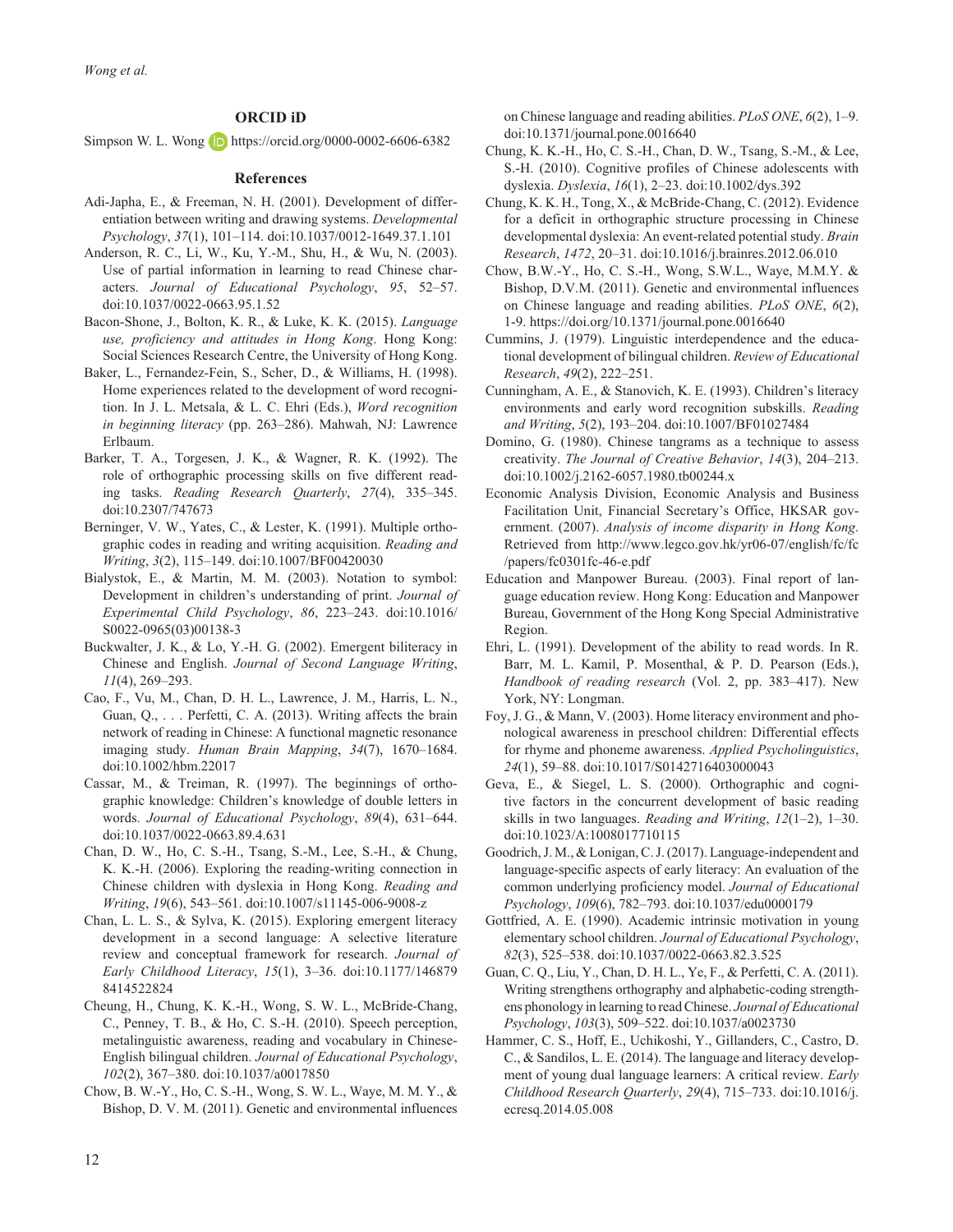- Hitch, G. J., Halliday, S., Schaafstal, A. M., & Schraagen, J. M. C. (1988). Visual working memory in young children. *Memory & Cognition*, *16*(2), 120–132. doi:10.3758/BF03213479
- Ho, C. S.-H., & Bryant, P. (1997). Phonological skills are important in learning to read Chinese. *Developmental Psychology*, *33*(6), 946–951. doi:10.1037/0012-1649.33.6.946
- Ho, C. S.-H., Chan, D.W.-O., Tsang, S. M., & Lee, L. H. (2000). *The Hong Kong Test of Specific Learning Disabilities in Reading and Writing (HKT-SpLD)*. Hong Kong: Chinese University of Hong Kong and Education Department, HKSAR Government.
- Horner, S. L. (2005). Categories of environmental print: All logos are not created equal. *Early Childhood Education Journal*, *33*(2), 113–119. doi:10.1007/s10643-005-0029-z
- Huang, J.-T., & Wang, M.-Y. (1992). From unit to gestalt: Perceptual dynamics in recognizing Chinese characters. In H.-C. Chen, & O. J. L. Tzeng (Eds.), *Language processing in Chinese* (pp. 3–35). Amsterdam: North-Holland.
- Johnson, L. J., Gallagher, R. J., Cook, M., & Wong, P. (1995). Critical skills for kindergarten: Perceptions from kindergarten teachers. *Journal of Early Intervention*, *19*(4), 315–327. doi:10.1177/105381519501900406
- Justice, L. M., & Ezell, H. K. (2002). Use of storybook reading to increase print awareness in at-risk children. *American Journal of Speech-Language Pathology*, 11(1), 17–29. doi:10.1044/1058- 0360(2002/003)
- Kirkorian, H. L., Wartella, E. A., & Anderson, D. R. (2008). Media and young children's learning. *The Future of Children*, *18*, 39–61.
- Klein, K., Nikki, A., & Knas, E. (2017, April). *Dual language learners in Head Start: classroom language environments and children's language outcomes*. Paper presented at the Biennial Meeting of the Society for Research in Child Development, Austin, TX.
- Klenk, L. (2001). Playing with literacy in preschool classrooms. *Childhood Education*, *22*(3), 150–157. doi:10.1080/00094056 .2001.10522150
- Landry, S. H., Smith, K. E., Swank, P. R., & Miller-Loncar, C. L. (2000). Early maternal and child influences on children's later independent cognitive and social functioning. *Child Development*, *71*(2), 358–375. doi:10.1111/1467-8624.00150
- Levin, I., & Aram, D. (2012). Mother-child joint writing and storybook reading and their effects on kindergartners' literacy: An intervention study. *Reading and Writing: An Interdisciplinary Journal*, 25(1), 217–249. doi:10.1007/s11145-010-9254-y
- Levin, I., & Bus, A. G. (2003). How is emergent writing based on drawing? Analyses of children's products and their sorting by children and mothers. *Developmental Psychology 39*(5), 891–905. doi:10.1037/0012-1649.39.5.891
- Li, H., Shu, H., McBride-Chang, C., Liu, H., & Peng, H. (2012). Chinese children's character recognition: Visuo-orthographic, phonological processing and morphological skills. *Journal of Research in Reading*, *35*(3), 287–307. doi:10.1111/j.1467- 9817.2010.01460.x
- Longcamp, M., Zerbato-Poudou, M. T., & Velay, J. L. (2005). The influence of writing practice on letter recognition in preschool children: A comparison between handwriting and typing. *Acta Psychologica*, *119*(1), 67–79. doi:10.1016/j.actpsy.2004.10.019
- Luo, Y. C., Chen, X., Deacon, S. H., Zhang, J., & Yin, L. (2013). The role of visual processing in learning to read Chinese

characters. *Scientific Studies of Reading*, *17*(1), 22–40. doi: 10.1080/10888438.2012.689790

- Martini, F., & Sénéchal, M. (2012). Learning literacy skills at home: Parent teaching, expectations and child Interest. *Canadian Journal of Behavioral Science /Revue canadienne des sciences du comportement*, *44*, 210–221. doi:10.1037/a0026758
- McBride-Chang, C., Chung, K. K. H., & Tong, X. (2011). Copying skills in relation to word reading and writing in Chinese children with and without dyslexia. *Journal of Experimental Child Psychology*, *110*(3), 422–433. doi:10.1016/j.jecp.2011.04.014
- Morrow, L. M. (1990). Preparing the classroom environment for promote literacy during play. *Early Childhood Research Quarterly*, *5*(4), 537–554. [https://doi.org/10.1016/0885-2006](https://doi.org/10.1016/0885-2006(90)90018-V) [\(90\)90018-V](https://doi.org/10.1016/0885-2006(90)90018-V)
- Naka, M. (1998). Repeated writing facilitates children's memory for pseudocharacters and foreign letters. *Memory & Cognition*, *26*(4), 804–809. doi:10.3758/BF03211399
- Neuman, S. B., & Roskos, K. (1990). Play, print, and purpose: Enriching play environments for literacy development. *The Reading Teacher*, *44*(3), 214–221.
- NICHD Early Child Care Research Network. (2003). Does quality of child care affect child outcomes at age 4½? *Developmental Psychology*, *39*, 451–469. doi:10.1037/0012-1649.39.3.451
- Nunan, D. (2003). The impact of English as a global language on educational policies and practices in the Asia-Pacific Region. *TESOL Quarterly*, *37*(4), 589–613. doi:10.2307/3588214
- Ortiz, R. W. (2000). The many faces of learning to read: The role of fathers in helping their children to develop early literacy skills. *Multicultural Perspectives*, *2*(2), 10–17. [https://doi.org/10.1207/](https://doi.org/10.1207/S15327892MCP0202_3) [S15327892MCP0202\\_3](https://doi.org/10.1207/S15327892MCP0202_3)
- Pammer, K., Lavis, R., Hansen, P., & Cornelissen, P. L. (2004). Symbol-string sensitivity and children's reading. *Brain and Language*, *89*(3), 601–610. doi:10.1016/j.bandl.2004.01.009
- Perfetti, C. A., & Hart, L. (2002). The lexical quality hypothesis. In L. Verhoeven, C. Elbro, & P. Reitsma (Eds.), *Precursors of functional literacy* (pp. 189–213). Philadelphia, PA: John Benjamins Publishing Company.
- Raven, J. C., Court, J. H., & Raven, J. (1995). Coloured progressive matrices. In *Manual for Raven*'s *Progressive Matrices and Vocabulary Scales*. Oxford, UK: Oxford Psychologists Press.
- Russell, D. S., & Bologna, E. M. (1982). Teaching geometry with tangrams. *The Arithmetic Teacher*, *30*(2), 34–38. Retrieved from <http://www.jstor.org/stable/41192134>
- Saracho, O. N. (2007). Hispanic father-child sociocultural literacy practices. *Journal of Hispanic Higher Education*, *6*(3), 272–289. doi:10.1177/1538192707302878
- Sénéchal, M. (2006). Testing the home literacy model: Parent involvement in kindergarten is differentially related to grade 4 reading comprehension, fluency, spelling, and reading for pleasure. *Scientific Study of Reading*, *10*, 59–87. doi:10.1207/ s1532799xssr1001\_4
- Sénéchal, M., & LeFevre, J. A. (2002). Parental involvement in the development of children's reading skill: A five-year longitudinal study. *Child Development*, *73*(2), 445–461. doi:10.1111/1467- 8624.00417
- Siok, W. T., & Fletcher, P. (2001). The role of phonological awareness and visual-orthographic skills in Chinese reading acquisition. *Developmental Psychology*, *37*(6), 886–899. doi:10.1037/0012-1649.37.6.886